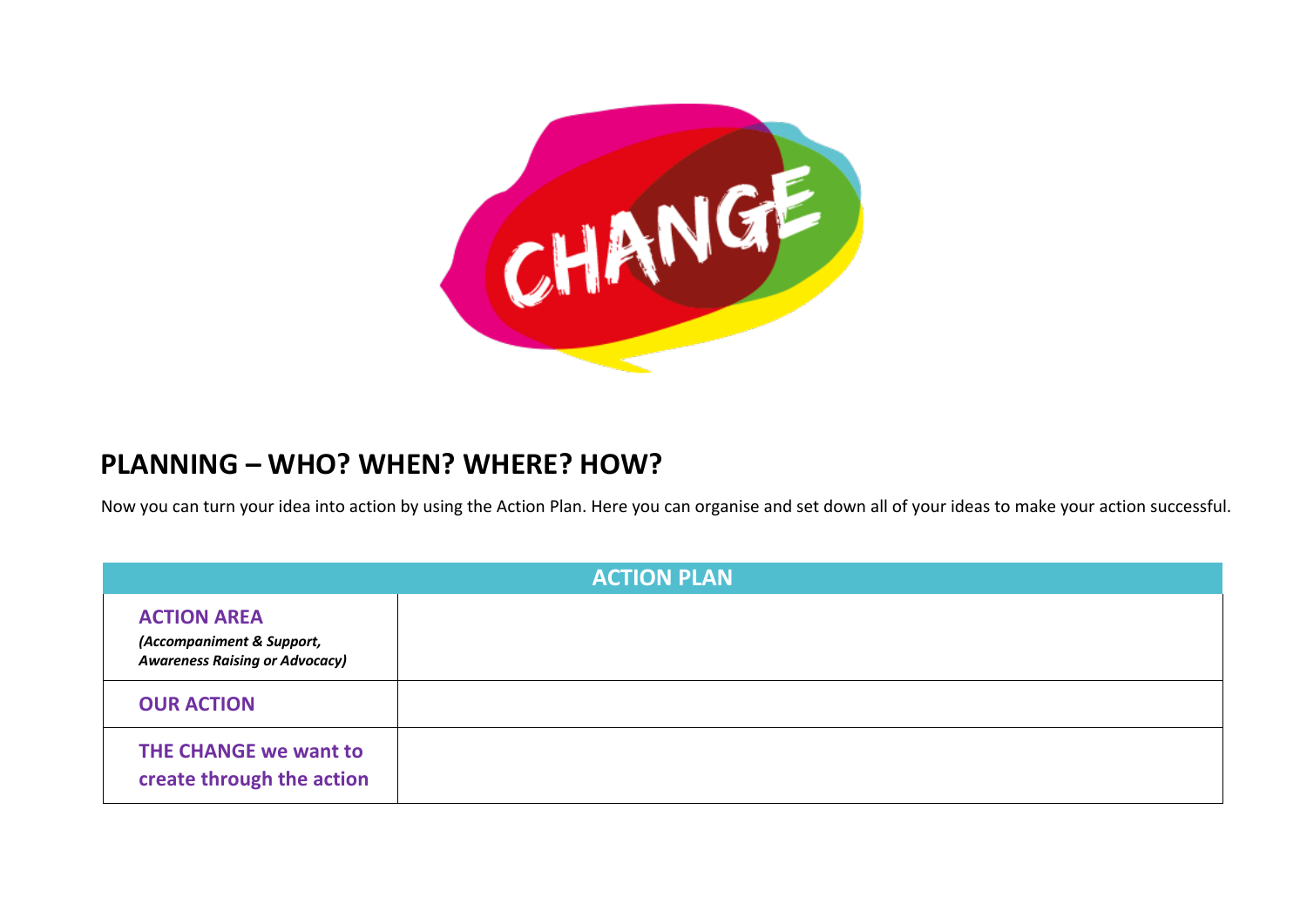| <b>WHAT WE NEED TO DO</b>                                                                                                                                                                                                                                          | <b>WHAT WE PLAN</b> | <b>RESULTS - WHAT ACTUALLY HAPPENED?</b> |
|--------------------------------------------------------------------------------------------------------------------------------------------------------------------------------------------------------------------------------------------------------------------|---------------------|------------------------------------------|
| <b>GOALS:</b><br>What goal(s) do we want to achieve?<br>What will be different after our action<br>than before?<br>What change will we have achieved?<br>Describe the goal concretely so that<br>you can check whether and to what<br>extent you have achieved it. |                     |                                          |
| <b>PERSONAL GOALS:</b><br>What goals for ourselves do we want<br>to achieve?<br>What do we want to learn and<br>practice?<br>What change in ourselves do we<br>expect?                                                                                             |                     |                                          |
| <b>DESCRIPTION OF THE ACTION:</b><br>What do we want to do?<br>Describe the action and the specific<br>activities needed to achieve your<br>goals.                                                                                                                 |                     |                                          |
| <b>TIMELINE:</b><br>When will the action start?<br>What day(s) should what take place?<br>When will everything be completed?                                                                                                                                       |                     |                                          |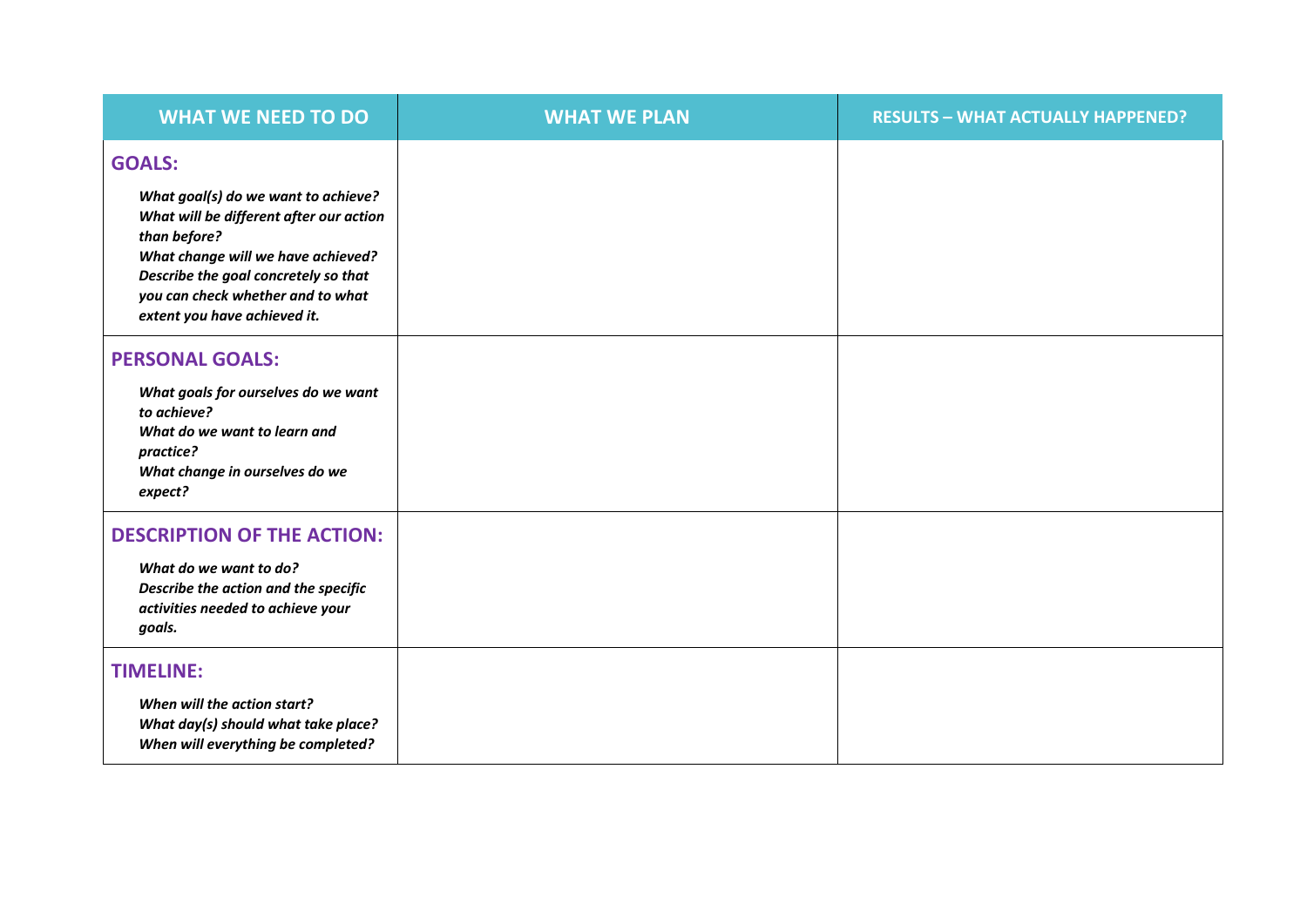| <b>RESPONSIBILITIES:</b><br>Who is responsible for what activities?<br>Is there one person who is in charge<br>overall?<br>Does everyone have a role that<br>matches his or her own skills and<br>interests? |  |
|--------------------------------------------------------------------------------------------------------------------------------------------------------------------------------------------------------------|--|
| <b>RESOURCES:</b><br>What resources do we need to achieve<br>the activities and achieve the goal?<br>List exactly the resources you need<br>(technology, physical spaces, extra<br>materials, money).        |  |
| <b>SUPPORT:</b><br>Which partners, sponsors and other<br>people can help and support us?                                                                                                                     |  |
| <b>ADVERTISING:</b><br>How can we advertise our action and<br>communicate about it in advance?<br>Which tools (social media, posters,<br>flyers etc.) do we need to make the<br>action visible?              |  |